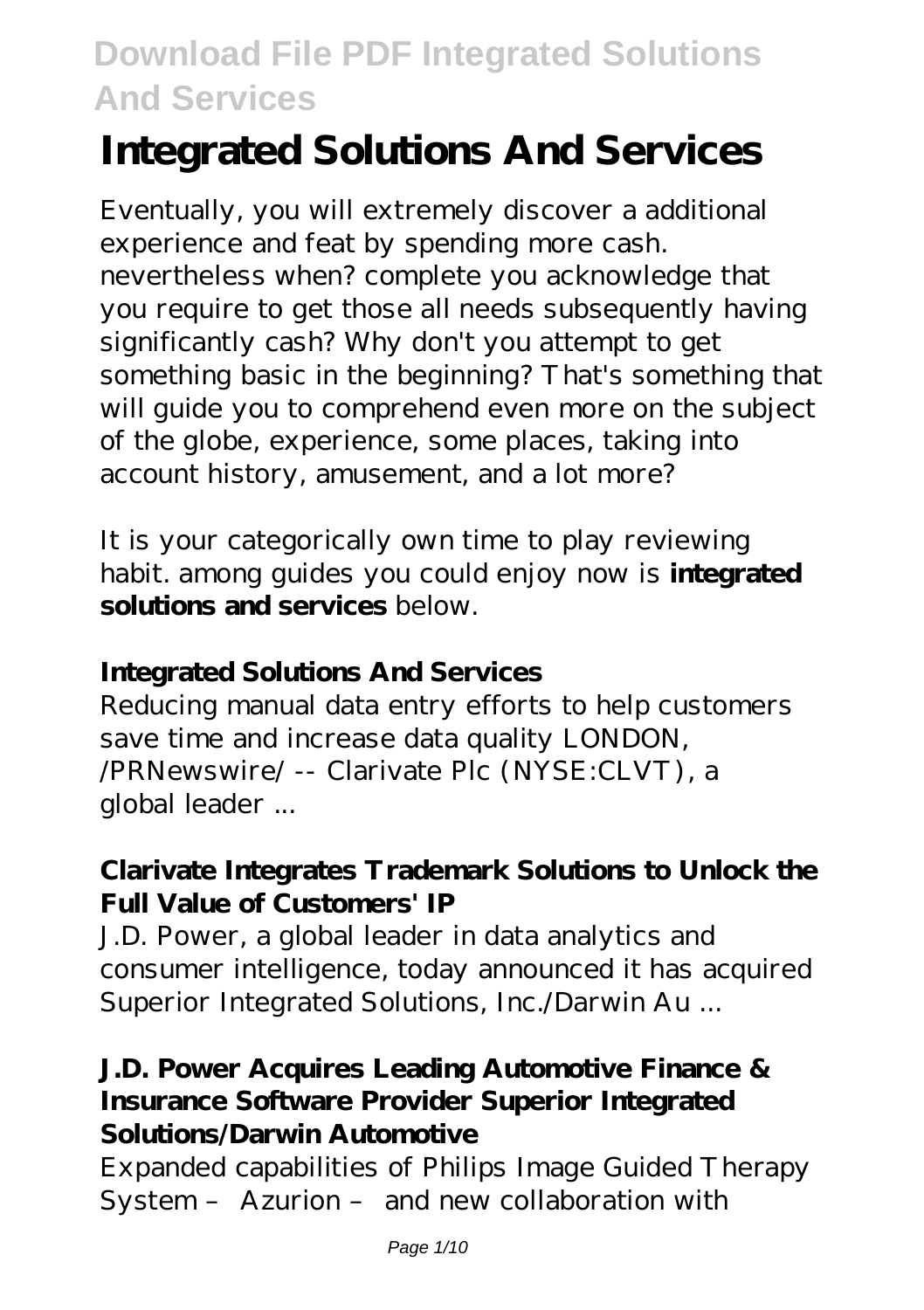NICO.LAB add to the latest advances in Philips' commitment to reduce time to stroke treatment, a key ...

# **Philips accelerates stroke diagnosis and treatment with expanded integrated solutions and strategic partnership**

Bitdefender, a global cybersecurity leader, today unveiled the next evolution of Endpoint Detection and Response solutions – eXtended EDR (XEDR) with the addition of analytics and cross-endpoint ...

### **Bitdefender Unveils the Next Evolution of Endpoint Detection and Response Solutions – eXtended EDR (XEDR)**

Integrated Wind Solutions, a recently formed offshore wind service company owned by Norway's Awilhelmsen investment group, has ...

## **Integrated Wind Solutions Buys 75% in Danish Engineering Firm**

This partnership between CBI and CRIF should enable banking, Fintech firms and other service providers to create and enhance their financial technology services, thus helping with optimizing the open ...

## **CBI and CRIF to Support Banking, Fintech Firms by Enhancing their Financial Technology Services**

The past decade has seen a bewildering growth of lifesciences industry. The ceaseless stride that medicine and biology has made over the past few years has led to an astounding growth of ...

# **Demand for Integrated Pipelines Value-Grab** Opportunity for Players in Bioinformatics Services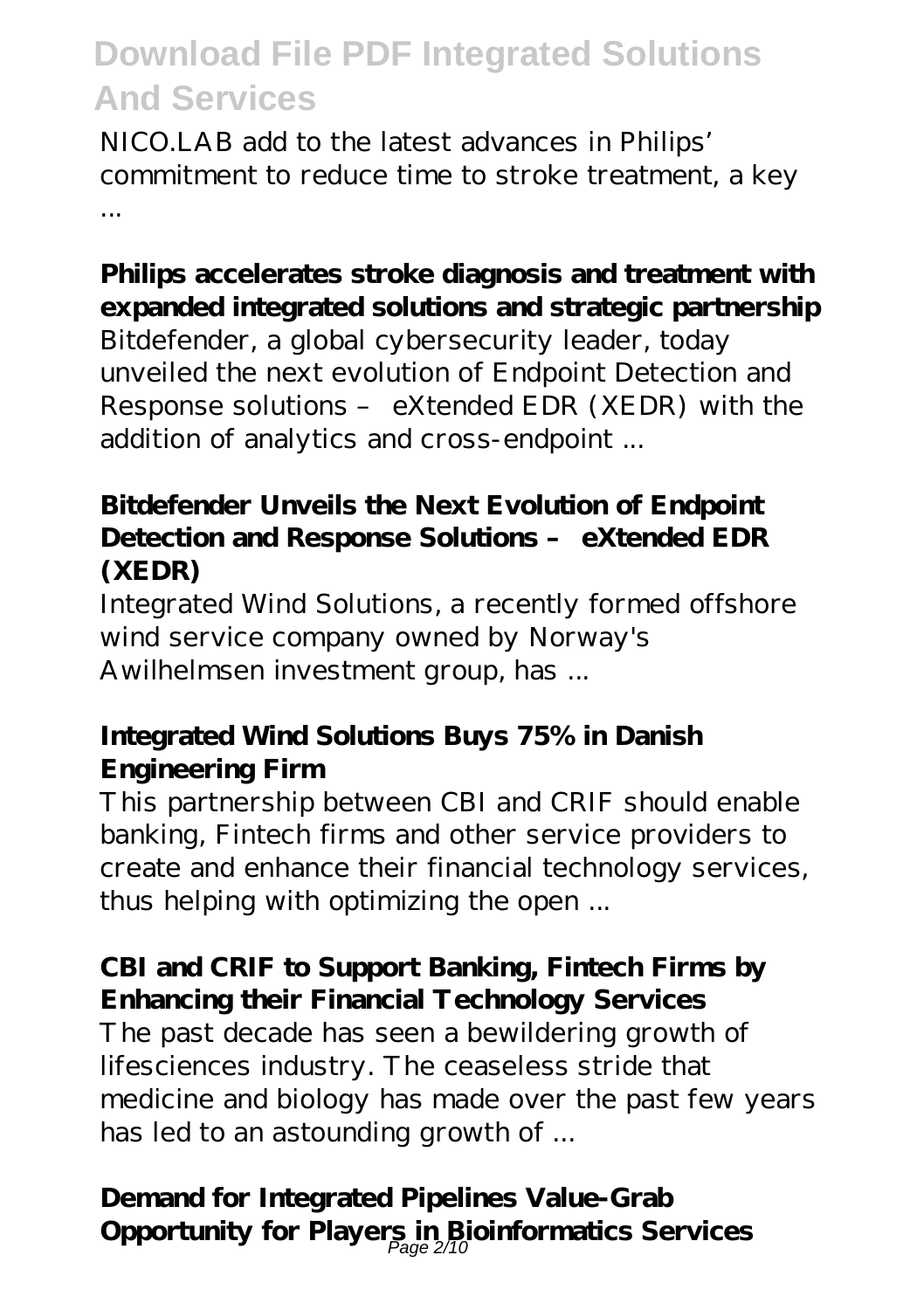### **Market**

Valiant Integrated Services, a leading government services provider empowering missions for the U.S. and its international partners, today announced it has completed its acquisition of Alliance ...

### **Valiant Integrated Services Expands Logistics And Refurbishment Offerings Through Acquisition Of Alliance Technical Services**

Miura Systems ("Miura"), the global payment technology leader and MPOS pioneer, has expanded its capabilities in the North America payments market through strategic investments in its people, products ...

### **Miura Systems Expands North America Presence With Suite Of Payment Devices, Software, Developer Tools, And Services**

The future of enterprise resource planning (ERP) integrated solutions are partitioning ... As an example, Altron Karabina is in the professional services industry, so we will run an ERP system ...

## **Unpacking the future of integrated ERP solutions**

The "Global Smart Buildings Market by Technology (AI, IoT, Indoor Wireless), Infrastructure, Solutions (Asset Tracking, Data Analytics, IWMS), and Deployment Models 2021-2026" report has been added to ...

## **Global Smart Buildings Market (2021 to 2026) - by Technology, Infrastructure, Solutions and Deployment Models**

This business pulls together technologies from across the Fujifilm Group to provide best-in-class integrated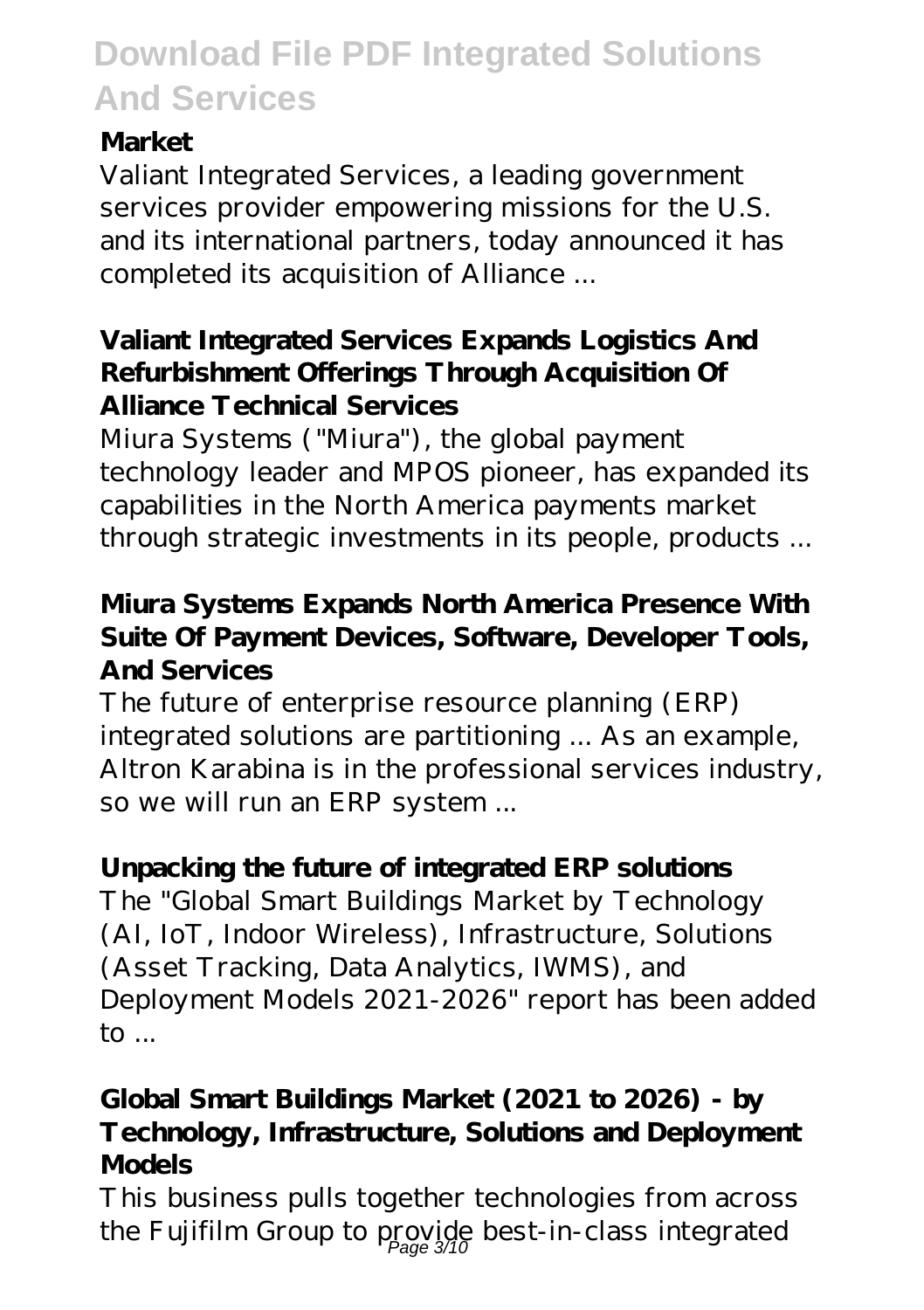inkjet solutions. Fujifilm provides products and services including print engines for ...

### **Fujifilm Expands Integrated Inkjet Solutions Business**

PRNewswire-PRWeb/ -- 3xLOGIC, Inc., a leading provider of integrated, intelligent security solutions, will be attending ISC West in Las Vegas, July 19-21, 2021. The company ...

#### **3xLOGIC to Highlight Innovative Products and Present Educational Session About the Benefits of Natively Developed Cloud Solutions at ISC West 2021**

CHRISTUS Health, a Catholic faith-based not-for-profit health system with more than 600 centers, including community hospitals, urgent care centers, health insurance companies and physician clinics, ...

#### **CHRISTUS Health Partners with Shields Health Solutions to Give Patients and Families Enhanced Specialty Pharmacy Services**

CHICAGO, June 21, 2021 /PRNewswire/ -- EVERSANA™, the pioneer of next generation commercial services to the global life sciences industry, today announced a broad expansion of its integrated ...

### **EVERSANA™ expands medical information and integrated compliance services across Europe**

AirStrip®, a leading enterprise-grade platform for comprehensive medical data interoperability, analytics and mobile visualization, announced today th ...

**AirStrip Integrates BioIntelliSense Medical Wearable Devices and Data Services for Continuous Vital Sign** Page 4/10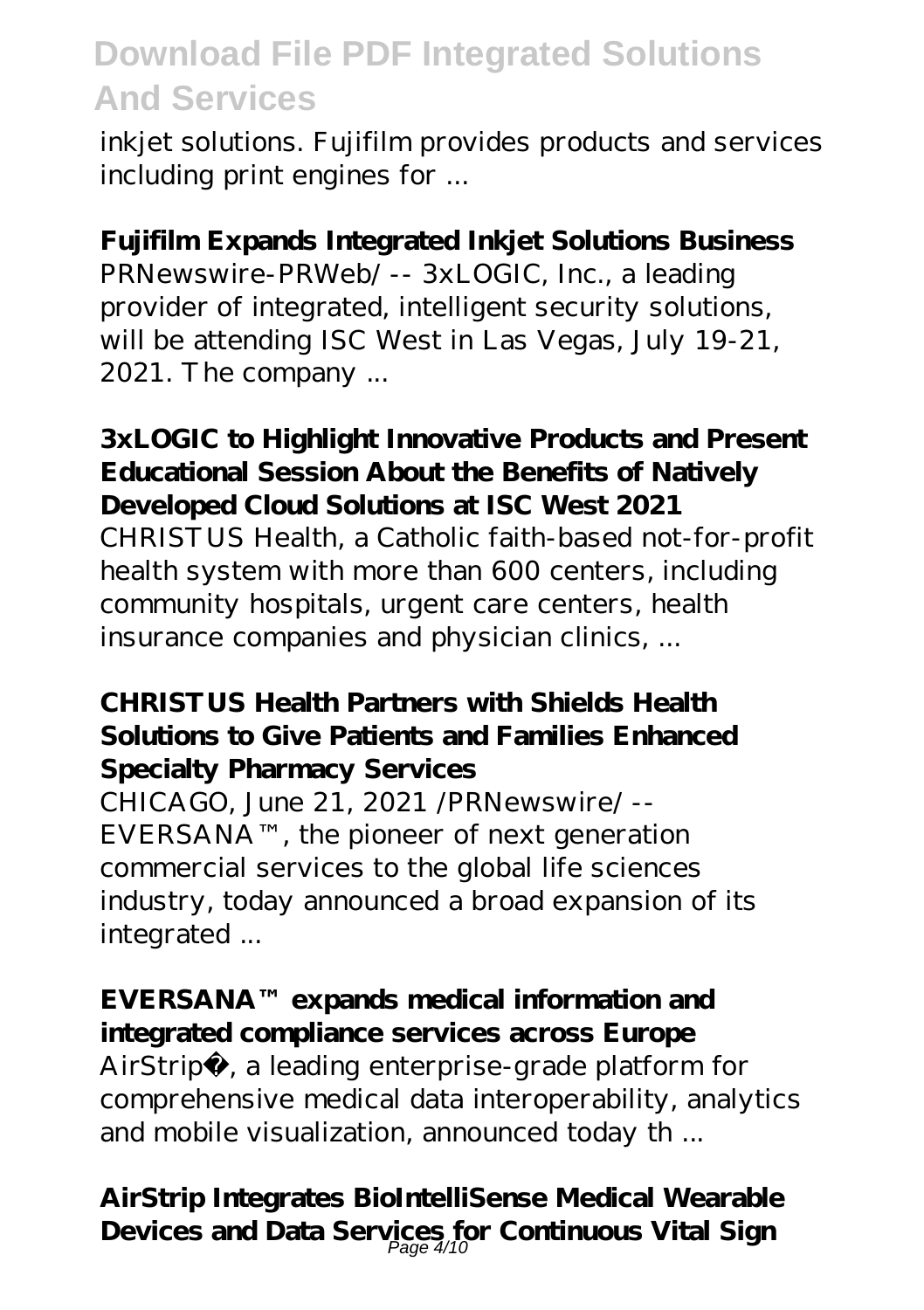#### **Monitoring across Care Settings**

supports 85 per cent of the province's residents by providing municipalities and community organizations access to solutions-based advocacy and innovative business services. During an internal ...

#### **Integrated security lowers costs and boosts protection for Alberta Urban Municipalities Association**

The new European hub joins integrated compliance services ... clinical and sales deployment solutions and various outsourced services to propel the commercial success of better, safer products." ...

This thesis investigates the development of capabilities by incumbent telecommunications operators in the context of the transition to the Next Generation Network (NGN). In particular, it examines the case of BT in the UK, as a large-scale first mover in this transition. The research is based on recent developments in the telecommunications industry, and the empirical evidence was obtained through documentary analysis and a large number of interviews. Using the resource-based view (RBV) as a foundation, the wider theoretical contribution of this thesis lies in the proposition that integrated solutions are constructed through the combination of platform strategy, project business and service innovation. A unique contribution is to consider the customer/user perspective, as the traditional literature on integrated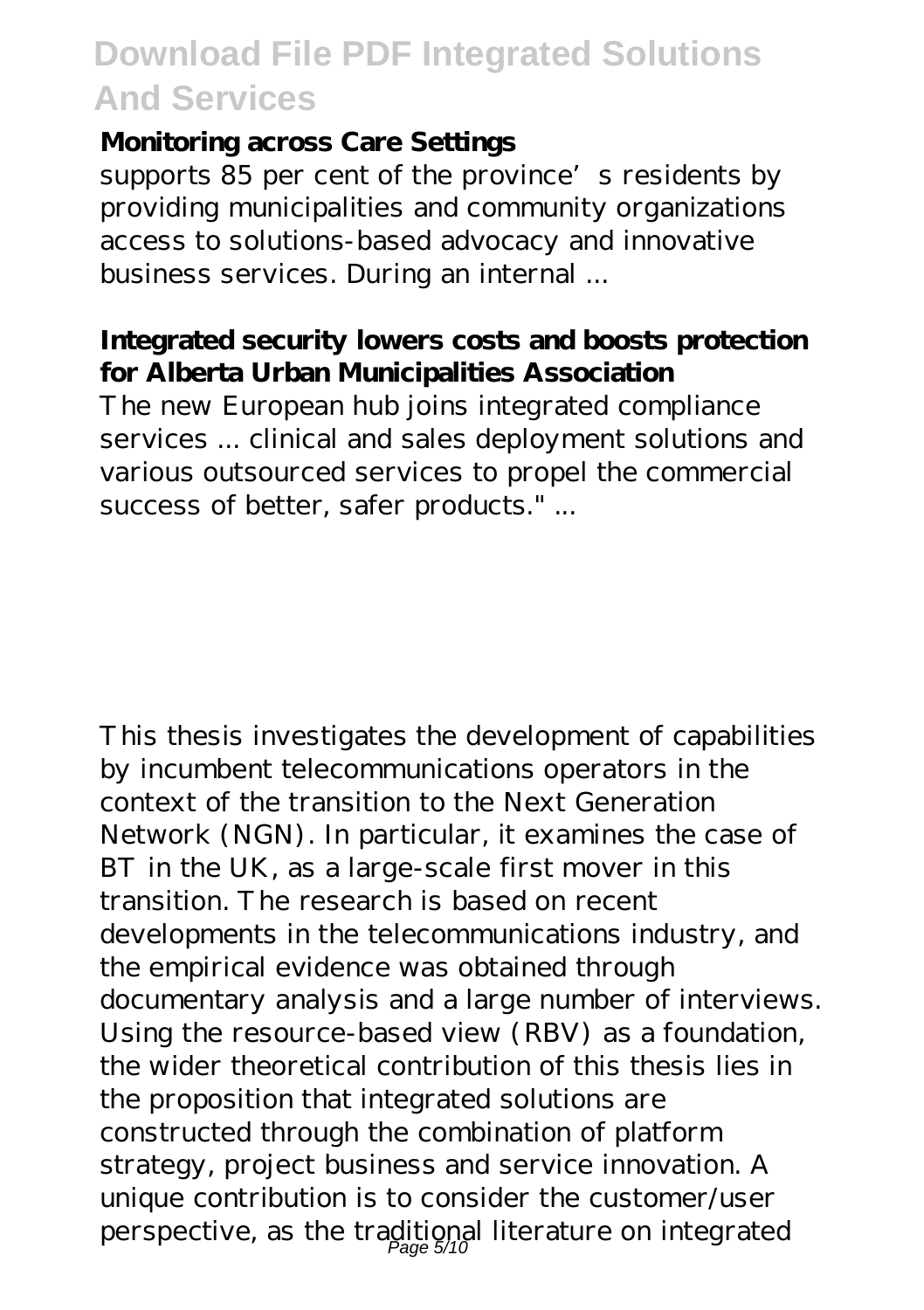solutions relies heavily on the supplier perspective. Another specific contribution is in the integration of two aspects of the platform strategy that are usually treated separately in the literature: (i) the reusability of components and subsystems; and (ii) the openness of the platform to external actors in order to drive innovation in the industry. The empirical evidence points to the development of the following approaches by BT: (i) the deployment of the network as a platform, integrating both aspects mentioned above; (ii) the adoption of a customer-centric approach which resulted in the establishment of a new business unit, BT Global Services (BTGS), that required the development of stronger capabilities in integrated solutions, especially in professional services (i.e. consultancy, project management and systems integration); (iii) the use of the term 'open innovation' as a management injunction within BT in order to coordinate several initiatives which bring together internal and external collaborators and resources to innovate in services. The above approaches, however, have not changed BT's core capability in the provision of network/infrastructure services. The challenge is to connect BT's platform to their customers' networks and to shape long-term relationships to enhance the profitability of the integrated solutions. Finally, the findings suggest that the platform and customercentric strategies may not be enough (or even be the right ones) for the survival and growth in the long-term future of BT in the telecommunications industry. This is evidenced by the recent failure (as of 2008) of BTGS to provide professional services profitably.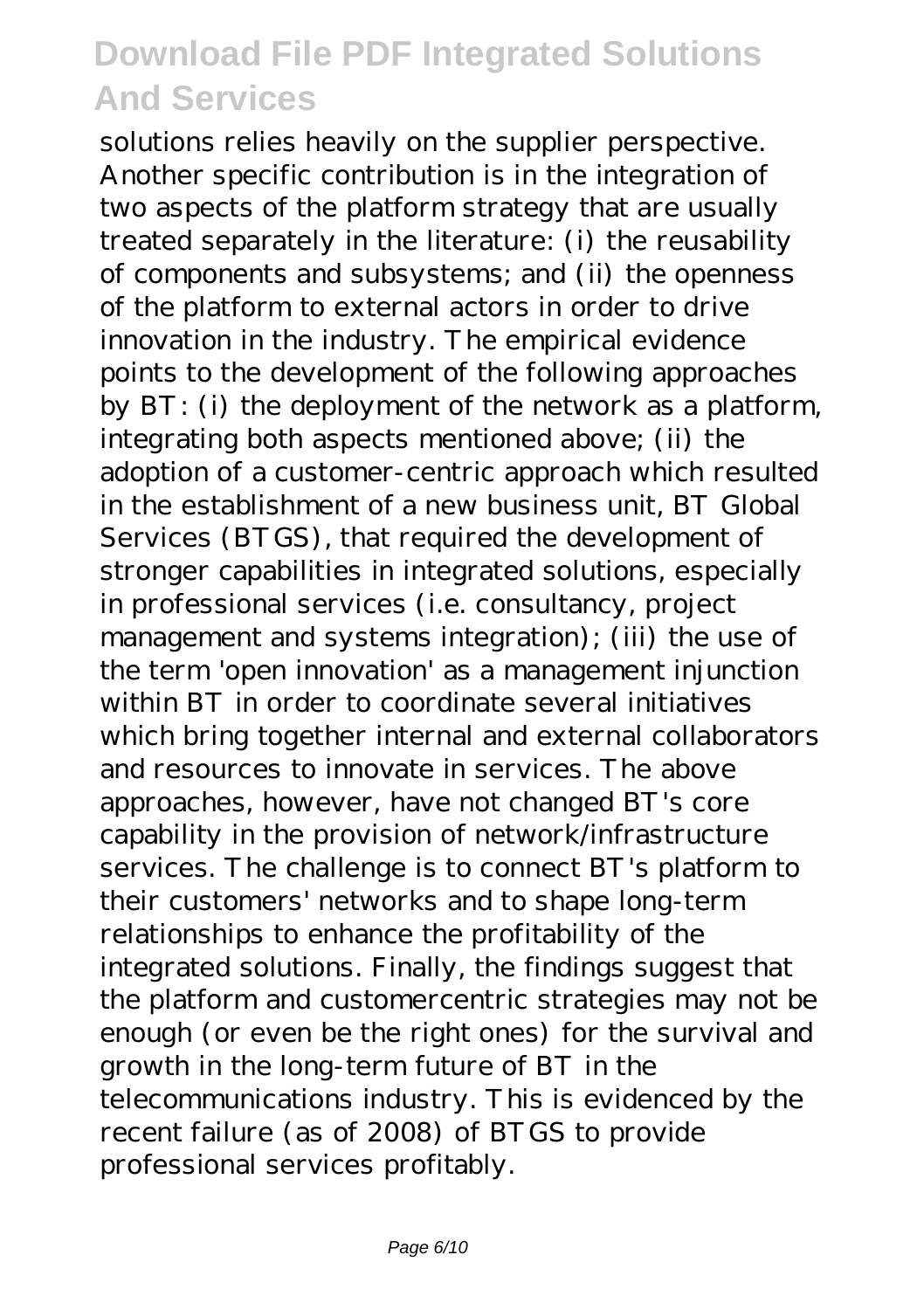Marketing High Profit Product/Service Solutions addresses one of the most exciting and growing strategic marketing opportunities facing product and service companies - ' bundling'. Many customers want bundled products and services which represent integrated solutions to their problems, rather than buying individual products and services piecemeal, and if you become that supplier it can transform a company. There are many outstanding examples: Magna International grew in several stages from a supplier of basic individual auto parts to a company manufacturing a product/service 'super-bundle'; ultimately sourcing and assembling the entire car itself. GE developed their business involving the supply of medical imaging machines to hospitals to become a 'super-bundler' of complete hospital radiological floor imaging operations planning, installation, and integration. IBM transformed their position as a supplier of individual hardware, software, and peripherals to companies into a product/service solution 'bundler' of increasing complexity, and finally into the 'super-bundle' of BPO (Business Process Outsourcing); representing an outsourced and complete integrated IT solution set for clients' entire global operations. Roger More explores what was learned by these leading companies (amongst others) when they transformed their market strategies to become bundlers of complex integrated customer solutions. Over many years the author has developed and tested new concepts, maps and tools for use by a wide variety of managers in developing strategies for these bundled product/service solutions. His book now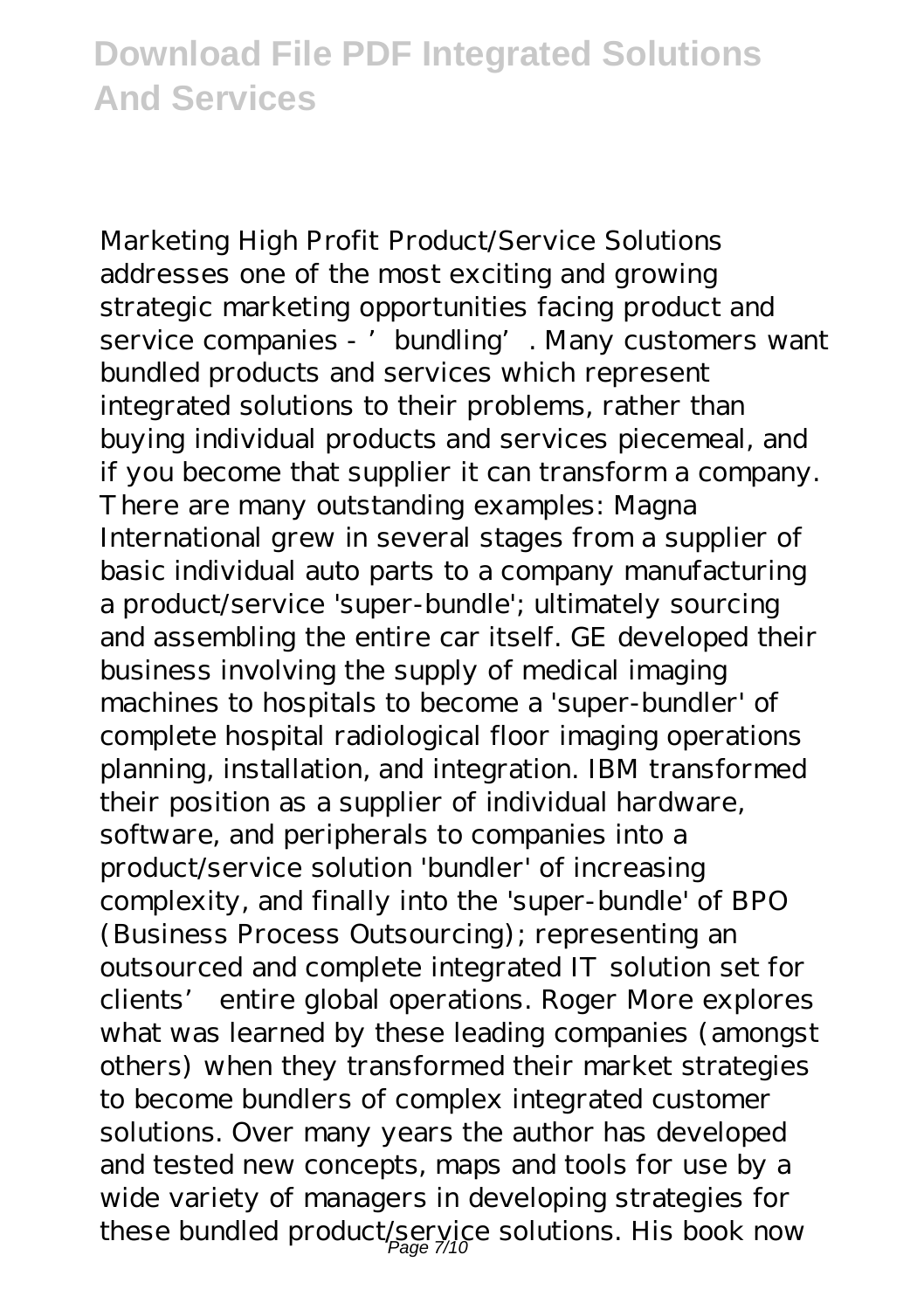offers these maps and tools to all who invest in a copy.

Forensic Mental Health: Framing Integrated Solutions describes a criminal justice- mental health nexus that touches every population—juvenile and adult male and female offenders, probationers and parolees, the aging adult prison population, and victims of crime. In the United States today, the criminal justice system functions as a mental health provider, but at great cost to society. The author summarizes the historical roots of this crisis and provides an overview of mental illness and symptoms, using graphics to illustrate the most prevalent disorders encountered by police and other first responders. Bratina demonstrates in detail how the Sequential Intercept Model (SIM) supports integration of the U.S. healthcare and justice systems to offer more positive outcomes for offenders with mental illness. This book takes a multidisciplinary approach, addressing social work, psychology, counseling, and special education, and covers developments such as case-law related to the right to treatment and traumainformed care. Designed for advanced undergraduates, this text also serves as a training resource for practitioners working with the many affected justiceinvolved individuals with mental illness, including juveniles, veterans, and substance abusers.

Now, two leading IBM solution architects show you how to use DB2 to create flexible infrastructures that simplify the construction of any enterprise-class business solution.

Whether wireless capabilities are being added to an existing network or a wireless network is being built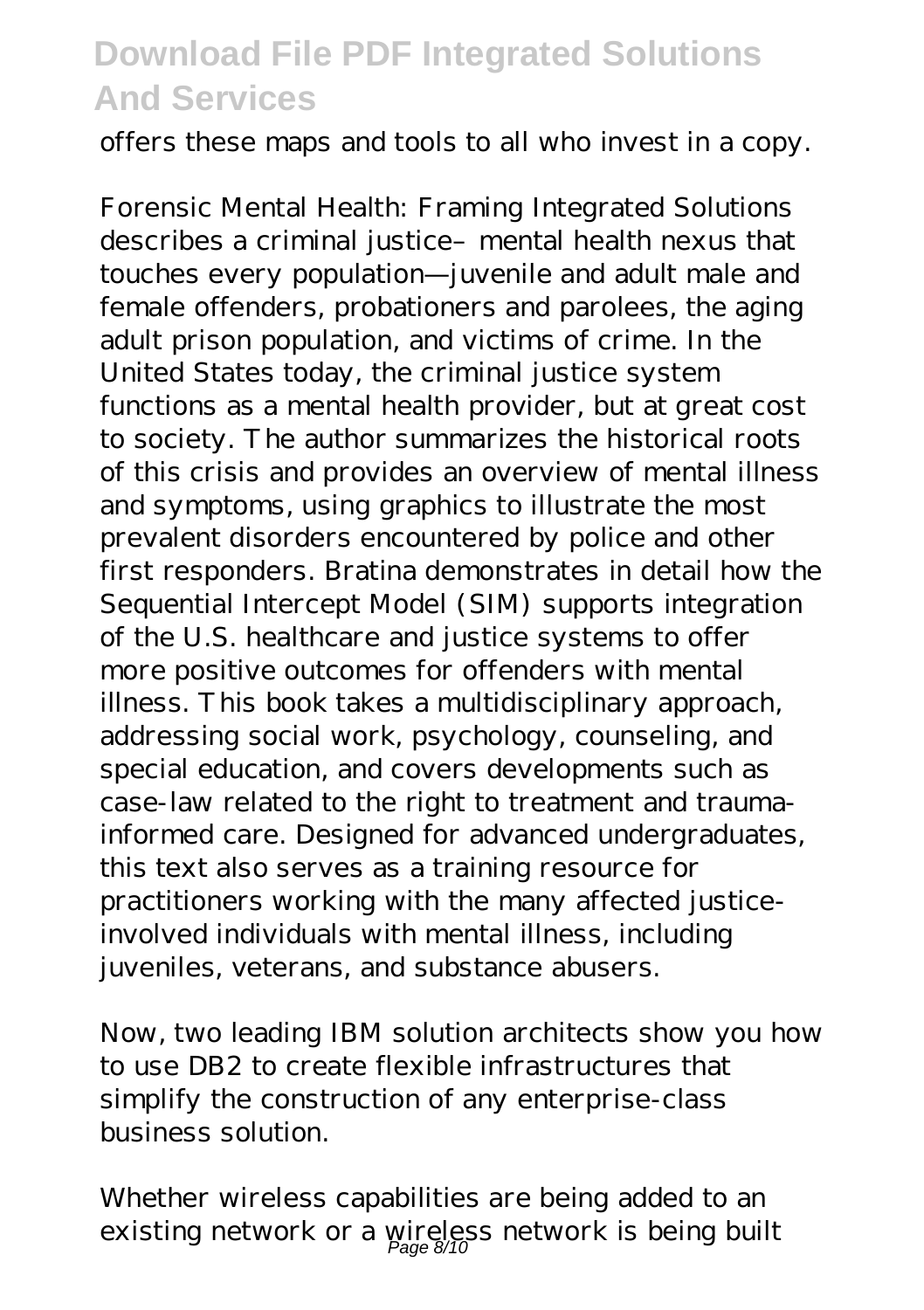form the ground up, this guide provides the necessary information to achieve a secure wireless network. This is a comprehensive guide to wireless technologies from the the leading vendor of secure wireless technologies: SonicWALL. The SonicWALL Secure Wireless Network Integrated Solutions Guide provides SonicWALLrecommended deployment best practices and solutions based on actual SonicWALL customer deployments. This guide is a comprehensive SonicWALL Secure Wireless Network resource, including an introduction to Wireless LAN (WLAN) technology, WLAN design considerations, SonicWALL secure wireless architecture, deployment scenario-based WLAN solutions, instructions for central management of a WLAN using SonicWALL Global Management System (GMS), and overviews of SonicWALL secure wireless appliances. Whether wireless capabilities are being added to an existing network or a wireless network is being built form the ground up, this guide provides the necessary information to achieve a secure wireless network. \*SonicWALL is the #3 best-selling firewall appliance in the world and there are no competing books \*Syngress firewall books are consistent best sellers with market-leading books on ISA Server and Cisco PIX \*SonicWALL is a recognized worldwide leader in secure wireless networking, making the SonicWALL Secure Wireless Network Integrated Solutions Guide an essential resource for wireless network users and administrators

"An Industrial Product-Service System is characterized by the integrated and mutually determined planning, development, provision and use of product and service shares including its immanent software components in